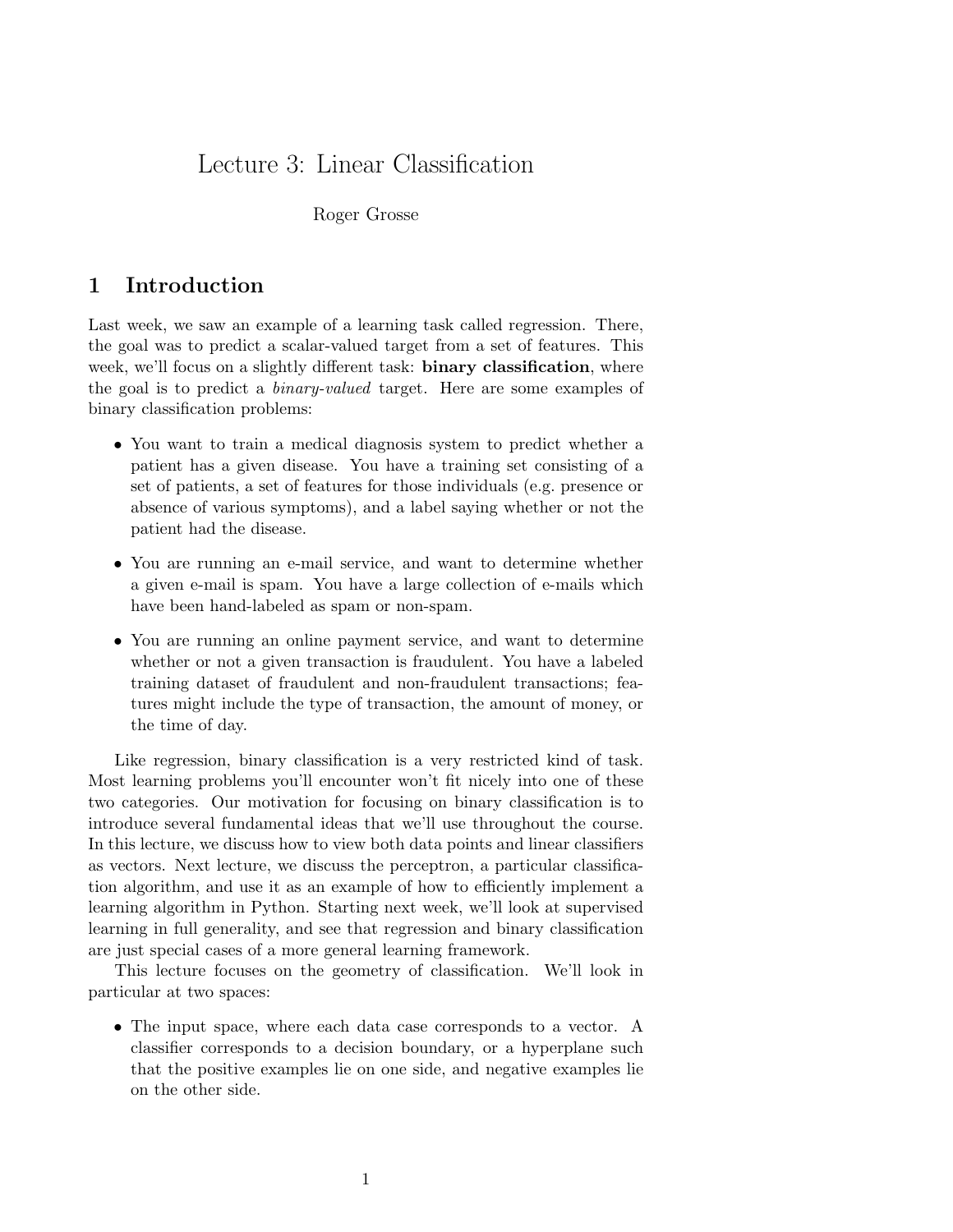• Weight space, where each set of classification weights corresponds to a vector. Each training case corresponds to a constraint in this space, where some regions of weight space are "good" (classify it correctly) and some regions are "bad" (classify it incorrectly).

The idea of weight space may seem pretty abstract, but it is very important that you become comfortable with it, since it underlies nearly everything we do in the course.

Using our understanding of input space and weight space, the limitations of linear classifiers will become immediately apparent. We'll see some examples of datasets which are not linearly separable (i.e. no linear classifier can correctly classify all the training cases), but which become linearly separable if we use a basis function representation.

#### 1.1 Learning goals

- Know what is meant by binary linear classification.
- Understand why an explicit threshold for a classifier is redundant. Understand how we can get rid of the bias term by adding a "dummy" feature.
- Be able to specify weights and biases by hand to represent simple functions (e.g. AND, OR, NOT).
- Be familiar with input space and weight space.
	- Be able to plot training cases and classification weights in both input space and weight space.
- Be aware of the limitations of linear classifiers.
	- Know what is meant by convexity, and be able to use convexity to show that a given set of training cases is not linearly separable.
	- Understand how we can sometimes still separate the classes using a basis function representation.

# 2 Binary linear classifiers

We'll be looking at classifiers which are both **binary** (they distinguish between two categories) and linear (the classification is done using a linear function of the inputs). As in our discussion of linear regression, we assume each input is given in terms of  $D$  scalar values, called **input dimensions** or features, which we think summarize the important information for classification. (Some of the features, e.g. presence or absence of a symptom, may in fact be binary valued, but we're going to treat these as real-valued anyway.) The jth feature for the *i*th training example is denoted  $x_i^{(i)}$  $j^{(i)}$ . All of the features for a given training case are concatenated together to form a vector, which we'll denote  $\mathbf{x}^{(i)}$ . (Recall that vectors and matrices are shown in boldface.)

Associated with each data case is a binary-valued target, the thing we're trying to predict. By definition, a binary target takes two possible values,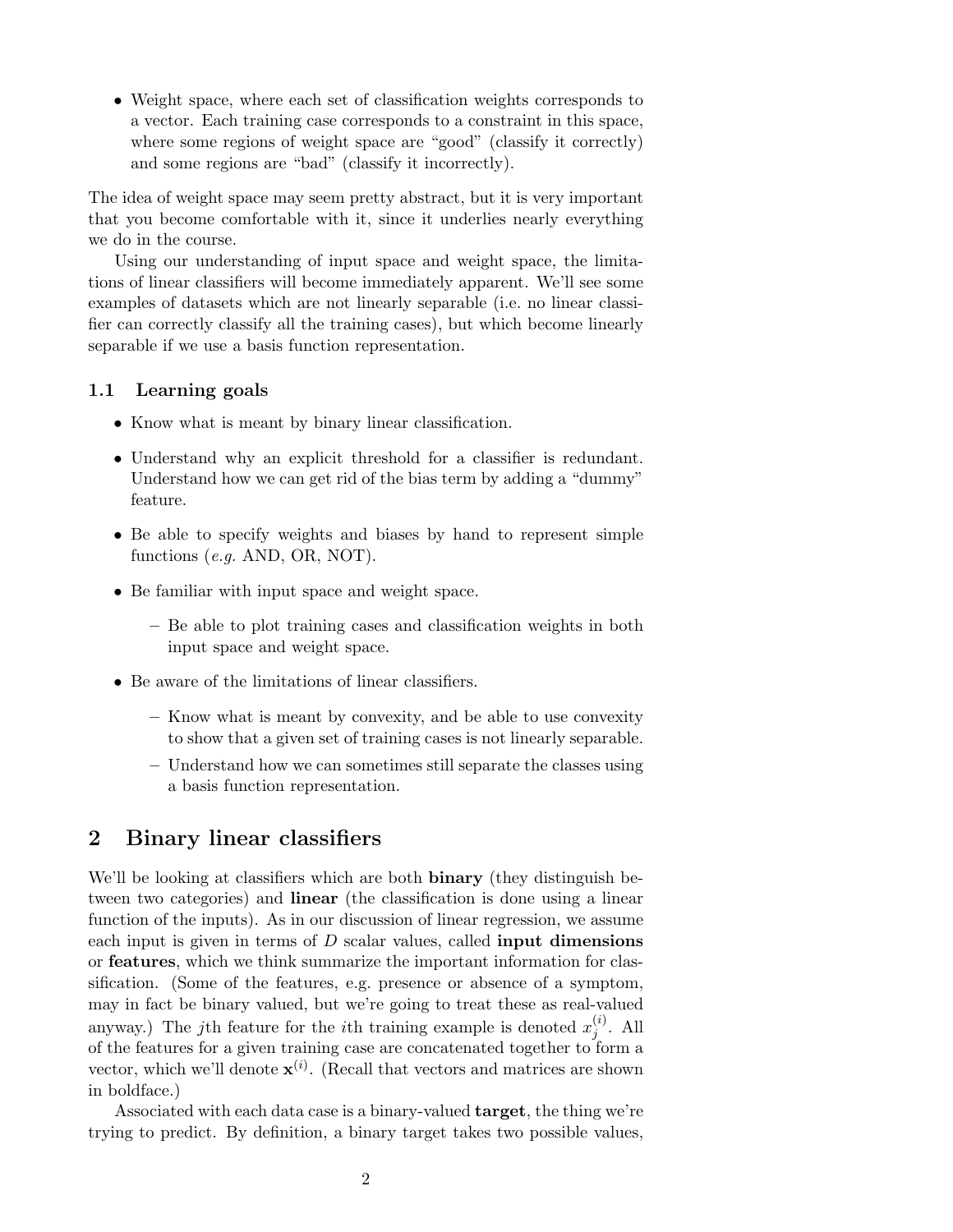which we'll call classes, and which are typically referred to as **positive** and negative. (E.g., the positive class might be "has disease" and the negative class might be "does not have disease.") Data cases belonging to these classes are called positive examples and negative examples, respectively. The **training set** consists of a set of N pairs  $(\mathbf{x}^{(i)}, t^{(i)})$ , where  $\mathbf{x}^{(i)}$  is the input and  $t^{(i)}$  is the binary-valued target, or label. Since the training cases come with labels, they're referred to as labeled examples. Confusingly, even though we talk about positive and negative examples, the  $t^{(i)}$  typically take values in  $\{0,1\}$ , where 0 corresponds to the "negative" class. Sorry, you'll just have to live with this terminology.

Our goal is to correctly classify all the training cases (and, hopefully, examples not in the training set). In order to do the classification, we need to specify a model, which determines how the predictions are computed from the inputs. As we said before, our model for this week is binary linear classifiers.

The way binary linear classifiers work is simple: they compute a linear function of the inputs, and determine whether or not the value is larger than some **threshold** r. Recall from Lecture 2 that a linear function of the input can be written as

$$
w_1x_1 + \dots + w_Dx_D + b = \mathbf{w}^T\mathbf{x} + b,
$$

where  $w$  is a weight vector and  $b$  is a scalar-valued bias. Therefore, the prediction y can be computed as follows:

$$
z = \mathbf{w}^T \mathbf{x} + b
$$

$$
y = \begin{cases} 1 & \text{if } z \ge r \\ 0 & \text{if } z < r \end{cases}
$$

This is the model we'll use for the rest of the week.

#### <span id="page-2-0"></span>2.1 Thresholds and biases

Dealing with thresholds is rather inconvenient, but fortunately we can get rid of them entirely. In particular, observe that

$$
\mathbf{w}^T \mathbf{x} + b \ge r \Longleftrightarrow \mathbf{w}^T \mathbf{x} + b - r \ge 0.
$$

In other words, we can obtain an equivalent model by replacing the bias with  $b - r$  and setting r to 0. From now on, we'll assume (without loss of generality) that the threshold is 0. Therefore, we rewrite the model as follows:

$$
z = \mathbf{w}^T \mathbf{x} + b
$$

$$
y = \begin{cases} 1 & \text{if } z \ge 0 \\ 0 & \text{if } z < 0 \end{cases}
$$

In fact, it's possible to eliminate the bias as well. We simply add another input dimension  $x_0$ , called a **dummy feature**, which always takes the value 1. Then

$$
w_0x_0 + w_1x_1 + \cdots + w_Dx_D = w_0 + w_1x_1 + \cdots + w_Dx_D,
$$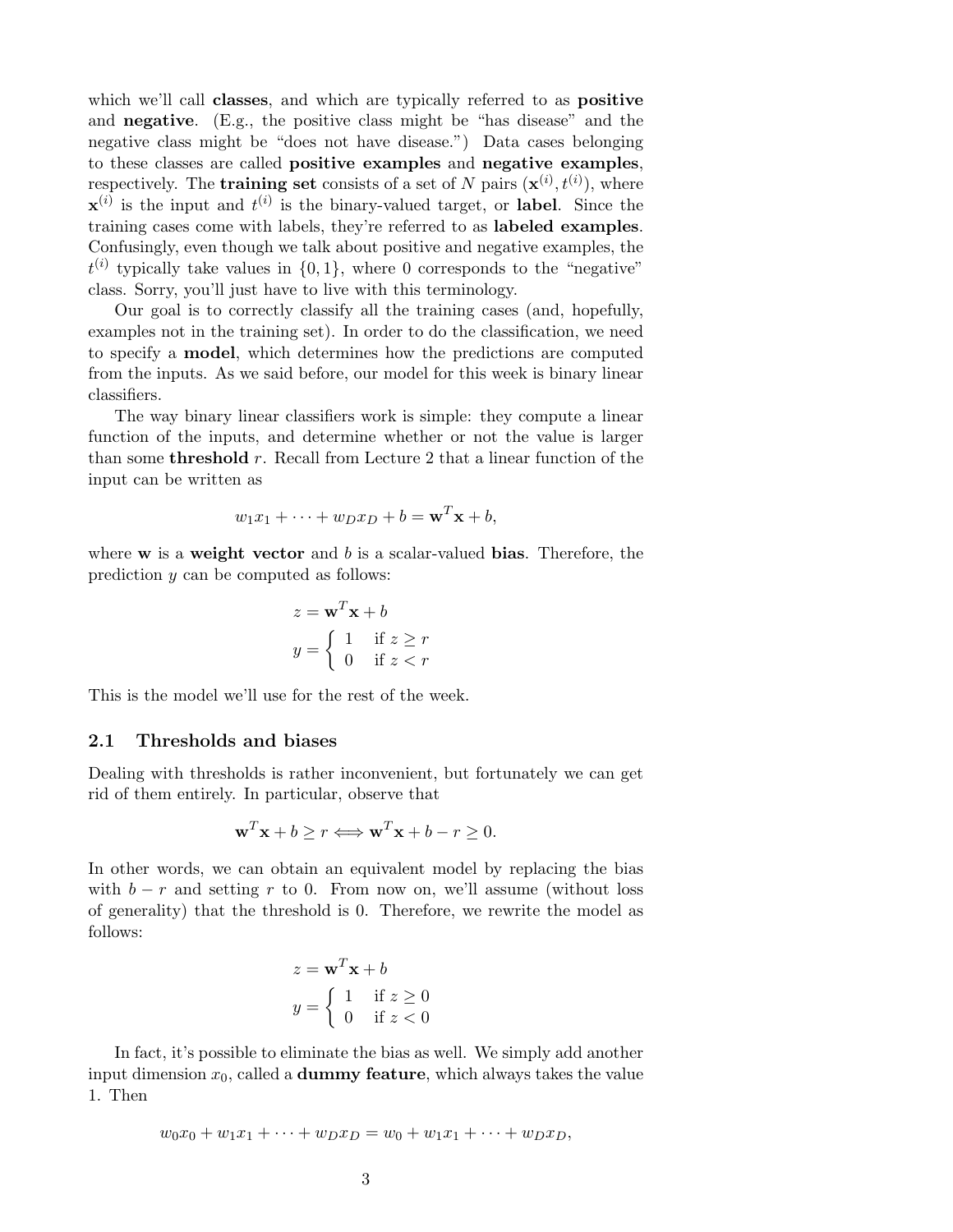so  $w_0$  effectively plays the role of a bias. We can then simply write

$$
z = \mathbf{w}^T \mathbf{x}.
$$

Eliminating the bias often simplifies the statements of algorithms, so we'll sometimes use it for notational convenience. However, you should be aware that, when actually implementing the algorithms, the standard practice is to include the bias parameter explicitly.

#### 2.2 Some examples

Let's look at some examples of how to represent simple functions using linear classifiers — specifically, AND, OR, and NOT.

<span id="page-3-0"></span>Example 1. Let's start with NOT, since it only involves a single input. Here's a "training set" of inputs and targets we're trying to match:

$$
\begin{array}{c|c}\nx_1 & t \\
\hline\n0 & 1 \\
1 & 0\n\end{array}
$$

Each of the training cases provides a constraint on the weights and biases. Let's start with the first training case. If  $x_1 = 0$ , then  $t = 1$ , so we need  $z = w_1x_1 + b = b \ge 0$ . Technically we could satisfy this constraint with  $b = 0$ , but it's good practice to avoid solutions where z lies on the decision boundary. Therefore, let's tentatively set  $b = 1$ .

Now let's consider the second training case. The input is  $x_1 = 1$ and the target is  $t = 0$ , so we need  $z = w_1 \cdot 1 + b = w_1 + 1 < 0$ . We can satisfy this inequality with  $w_1 = -2$ . This gives us our solution:  $w_1 = -2, b = 1.$ 

<span id="page-3-1"></span>Example 2. Now let's consider AND. This is slightly more complicated, since we have 2 inputs and 4 training cases. The training cases are as follows:

$$
\begin{array}{c|cc|cc}\nx_1 & x_2 & t \\
\hline\n0 & 0 & 0 \\
0 & 1 & 0 \\
1 & 0 & 0 \\
1 & 1 & 1\n\end{array}
$$

Just like in the previous example, we can start by writing out the inequalities corresponding to each training case. We get:

$$
b < 0
$$
  

$$
w_2 + b < 0
$$
  

$$
w_1 + b < 0
$$
  

$$
w_1 + w_2 + b > 0
$$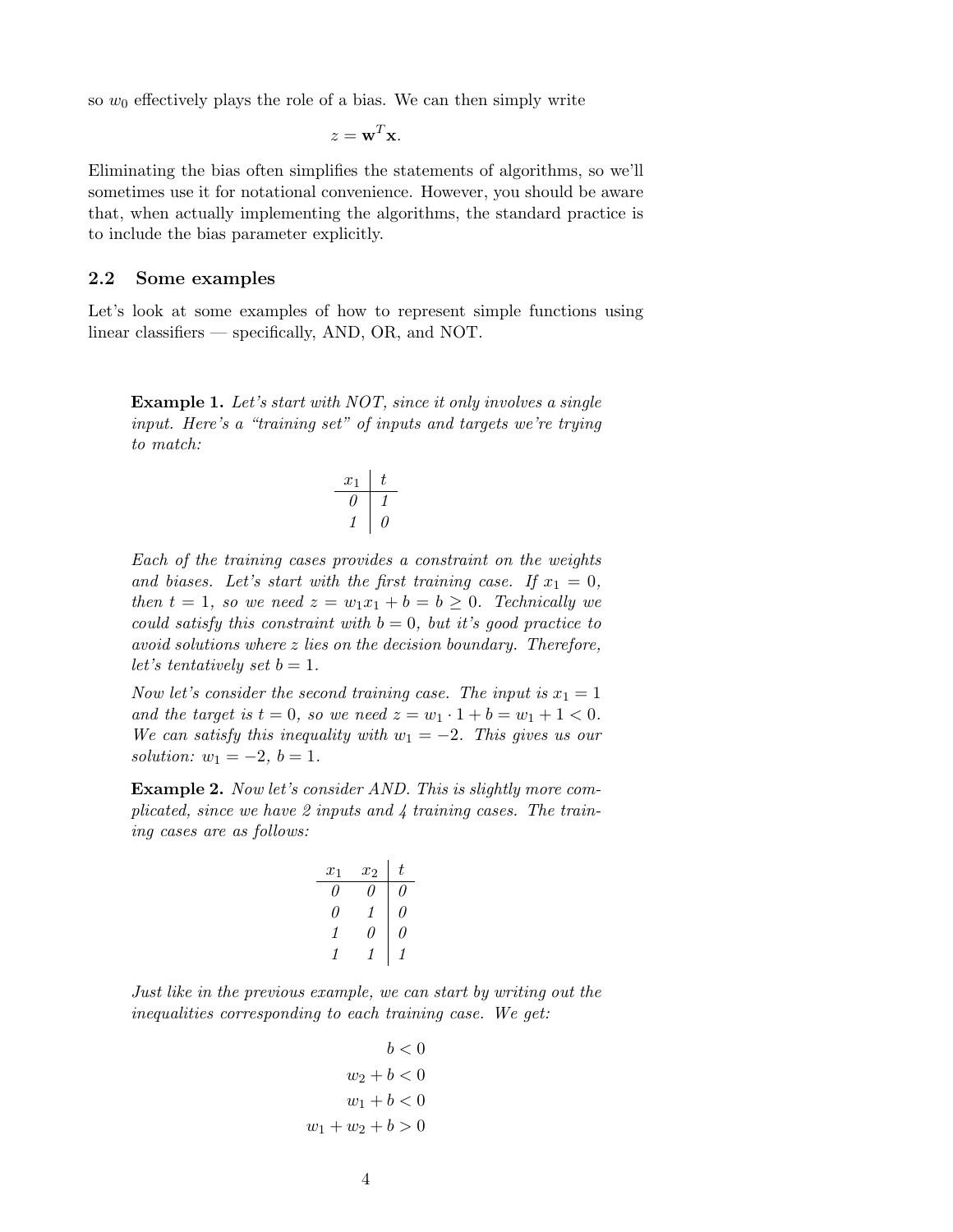From these inequalities, we immediately see that  $b < 0$  and  $w_1, w_2 > 0$ . The simplest way forward at this point is probably trial and error. Since the problem is symmetric with respect to  $w_1$  and  $w_2$ , we might as well decide that  $w_1 = w_2$ . So let's try  $b = -1, w_1 = w_2 = 1$  and see if it works. The first and fourth inequalities are clearly satisfied, but the second and third are not, since  $w_1+b=w_2+b=0$ . So let's try making the bias a bit more negative. When we try  $b = -1.5, w_1 = w_2 = 1$ , we see that all four inequalities are satisfied, so we have our solution.

Following these examples, you should attempt the OR function on your own.

## 3 The geometric picture

Now let's move on to the main concepts of this lecture: data space and weight space. These are the spaces that the inputs and the weight vectors live in, respectively. It's very important to become comfortable thinking about these spaces, since we're going to treat the inputs and weights as vectors for the rest of the term.

In this lecture, we're going to focus on two-dimensional input and weight spaces. But keep in mind that this is a vast oversimplification: in practical settings, these spaces are typically many thousands, or even millions, of dimensions. It's pretty much impossible to visualize spaces this highdimensional.

#### 3.1 Data space

The first space to be familiar with is data space, or input space. Each point in this space corresponds to a possible input vector. (We're going to abuse mathematical terminology a bit by using "point" and "vector" interchangeably.) It's customary to represent positive and negative examples with the symbols " $+$ " and " $-$ ", respectively.

Once we've chosen the weights  $w$  and bias  $b$ , we can divide the data space into a region where the points are classified as positive (the **posi**tive region), and a region where the points are classified as negative (the negative region). The boundary between these regions, i.e. the set where  $\mathbf{w}^T \mathbf{x} + b = 0$ , is called the **decision boundary**. Think back to your linear algebra class, and recall that the set determined by this equation is a hyperplane. The set of points on one side of the hyperplane is called a half-space. Examples are shown in Figure [1](#page-5-0)

When we plot examples in two dimensions, the hyperplanes are actually lines. But you shouldn't think of them as lines — you should think of them as hyperplanes.

If it's possible to choose a linear decision boundary that correctly classifies all of the training cases, the training set is said to be linearly separable. As we'll see later, not all training sets are linearly separable.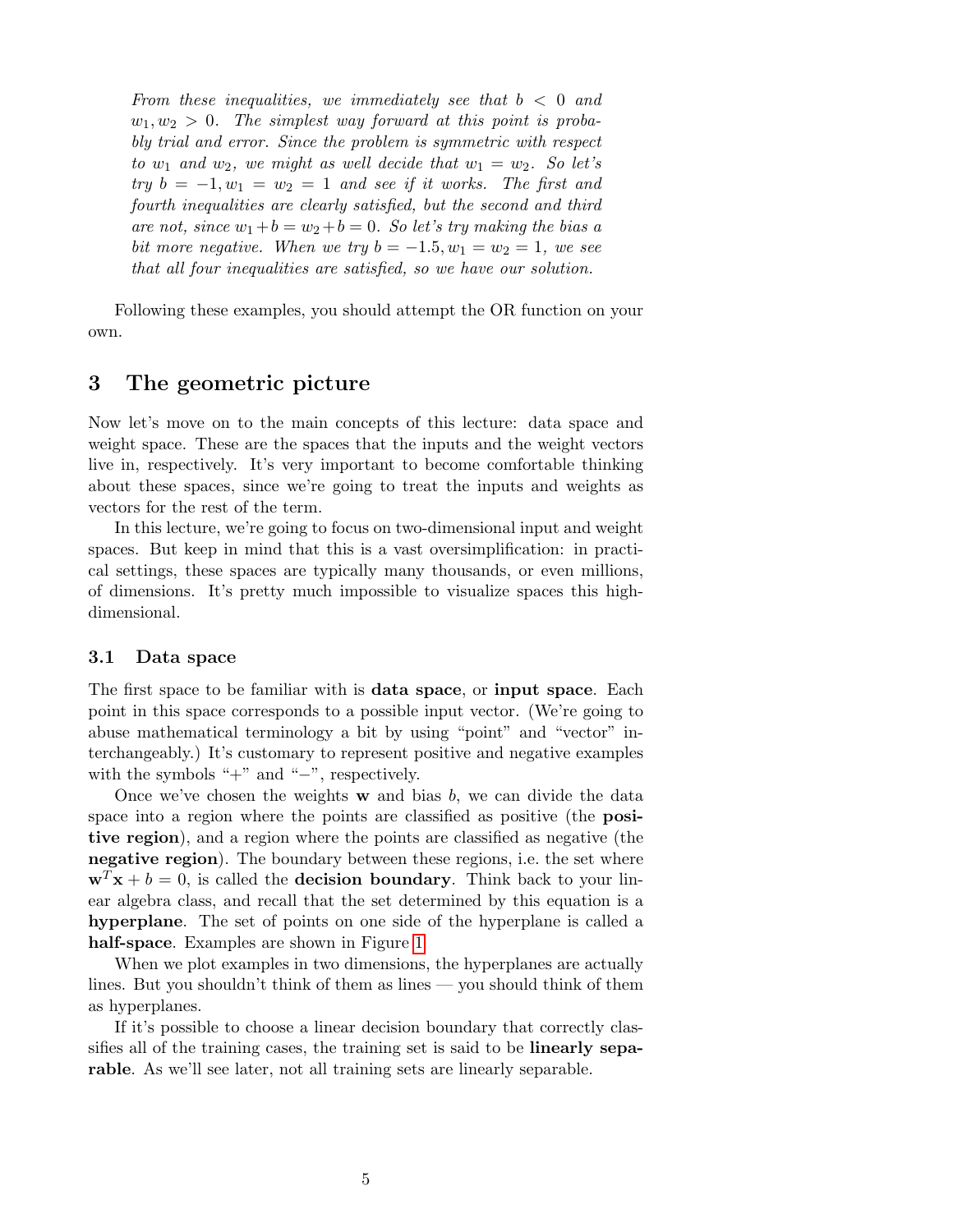

<span id="page-5-0"></span>Figure 1: (a) Training examples and for NOT function, in data space. (b) NOT, in weight space. (c) Slice of data space for AND function corresponding to  $x_0 = 1$ . (d) Slice of weight space for AND function corresponding to  $w_0 = -1.$ 

#### 3.2 Weight space

As you'd expect from the name, weight vectors are also vectors, and the space they live in is called weight space. In this section, we'll assume there is no bias parameter unless stated otherwise. (See Section [2.1.](#page-2-0)) Each point in weight space is a possible weight vector.

Consider a positive training case  $(x, 1)$ . The set of weight vectors which correctly classify this training case is given by the linear inequality  $\mathbf{w}^T \mathbf{x} > 0$ . (In fact, it's exactly the sort of inequality we derived in Examples [1](#page-3-0) and [2.](#page-3-1)) Geometrically, the set of points satisfying this inequality is a half-space. For lack of a better term, we'll refer to the side which satisfies the constraint as the good region, and the other side as the bad region. Similarly, the set of weight vectors which correctly classify a negative training case  $(x, 0)$  is given by  $\mathbf{w}^T\mathbf{x} < 0$ ; this is also a half-space. Examples are shown in Figure [1.](#page-5-0) We're going to completely ignore

The set of weight vectors which correctly classify all of the training examples is the intersection of all the half-spaces corresponding to the individual examples. This set is called the feasible region. If the feasible region is nonempty, the problem is said to be feasible; otherwise it's said to be infeasible.

When we draw the constraints in two dimensions, we typically draw the line corresponding to the boundary of the constraint set, and then indicate the good region with an arrow. As with our data space visualizations, you should think of the boundary as a hyperplane, not as a line. There's one constraint per training

We can visualize three-dimensional examples by looking at slices. As  $\frac{\text{example. What happened to the fourth constraint in Figure 1(d)?}}{\text{fourth constraint in Figure 1(d.)}}$  $\frac{\text{example. What happened to the fourth constraint in Figure 1(d)?}}{\text{fourth constraint in Figure 1(d.)}}$  $\frac{\text{example. What happened to the fourth constraint in Figure 1(d)?}}{\text{fourth constraint in Figure 1(d.)}}$ shown in Figure [2,](#page-6-0) these slices will resemble our previous visualizations, except that the decision boundaries and constraints need not pass through the origin.

### 4 The perceptron learning rule

The perceptron is a kind of binary linear classifier. Recall from last lecture that this means it makes predictions by computing  $\mathbf{w}^T\mathbf{x}+b$  and seeing if the result is positive or negative. Here,  $x$  is the input vector,  $w$  is the weight vector, and  $b$  is a scalar-valued bias. Recall as well that we can eliminate the bias by adding a dummy dimension to x. For the perceptron algorithm, it will be convenient to represent the positive and negative classes with 1 and -1, instead of 1 and 0 as we use in the rest of the course. Therefore, the fact that one of these inequalities is strict and the other is not. The question of what happens on the decision boundaries isn't very interesting.

example. What happened to the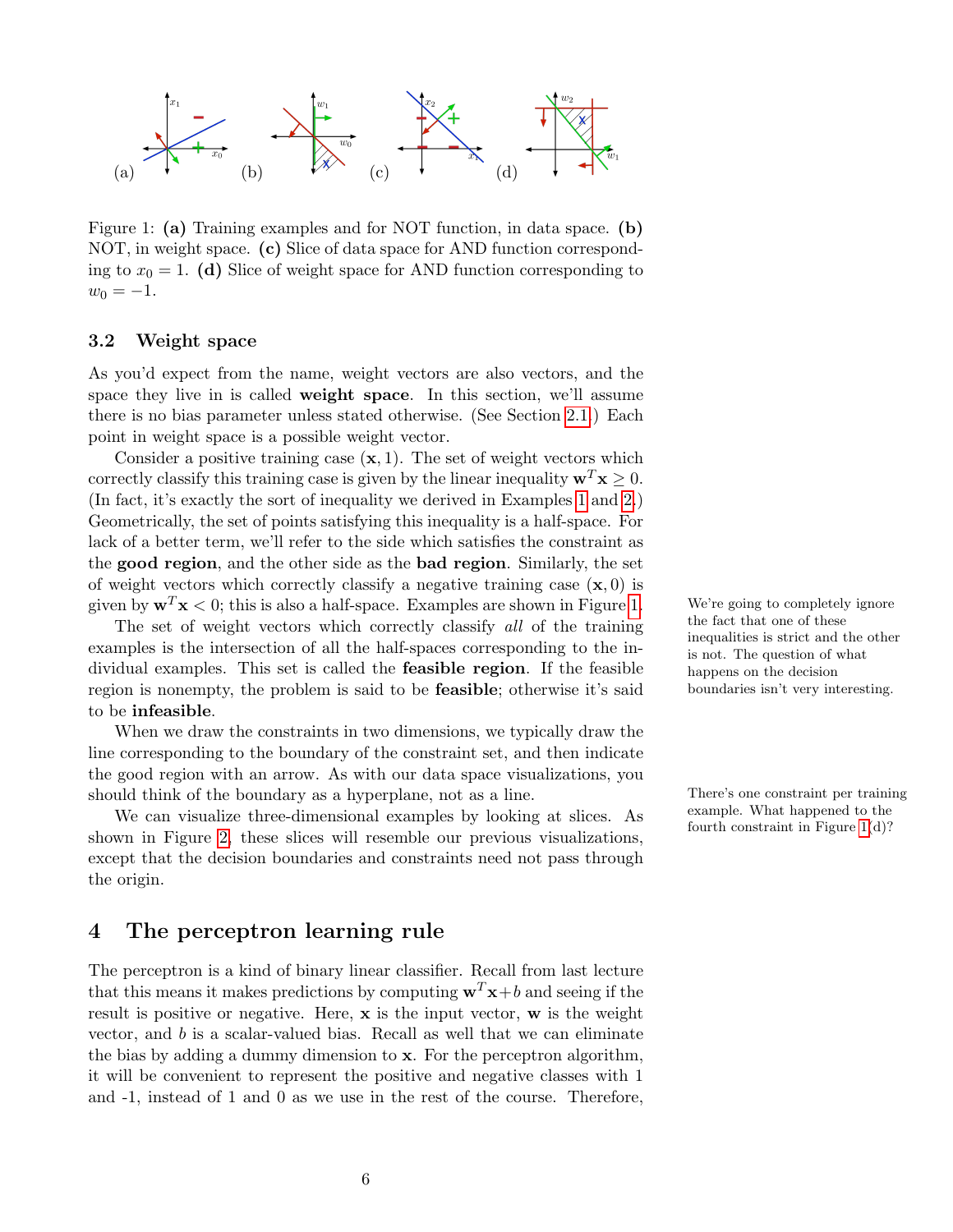

<span id="page-6-0"></span>Figure 2: Visualizing a slice of a 3-dimensional weight space.

the classification model is as follows:

$$
z = \mathbf{w}^T \mathbf{x} \tag{1}
$$

$$
y = \begin{cases} 1 & \text{if } z \ge 0 \\ -1 & \text{if } z < 0 \end{cases}
$$
 (2)

Here's a rough sketch of the perceptron algorithm. We examine each of the training cases one at a time. For each input  $\mathbf{x}^{(i)}$ , we compute the prediction  $y^{(i)}$  and see if it matches the target  $t^{(i)}$ . If the prediction is correct, we do nothing. If it is wrong, we adjust the weights in a direction that makes it more correct.

Now for the details. First of all, how do we determine if the prediction is correct? We could simply check if  $y^{(i)} = t^{(i)}$ , but this has a slight problem: if  $\mathbf{x}^{(i)}$  lies exactly on the classification boundary, it is technically classified as positive according to the above definition. But we don't want our training cases to lie on the decision boundary, since this means the classification may change if the input is perturbed even slightly. We'd like our classifiers to be more robust than this. Instead, we'll use the stricter criterion

$$
z^{(i)}t^{(i)} > 0.
$$
 (3)

You should now check that this criterion correctly handles the various cases that may occur.

The other question is, how do we adjust the weight vector? If the training case is positive and we classify it as negative, we'd like to increase the value of z. In other words, we'd like

<span id="page-6-1"></span>
$$
z' = \mathbf{w}'^T \mathbf{x} > \mathbf{w}^T \mathbf{x} = z,
$$
\n(4)

where  $\mathbf{w}'$  and  $\mathbf{w}$  are the new and old weight vectors, respectively. The perceptron algorithm achieves this using the update

$$
\mathbf{w}' = \mathbf{w} + \alpha \mathbf{x},\tag{5}
$$

where  $\alpha > 0$ . We now check that [\(4\)](#page-6-1) is satisfied:

$$
\mathbf{w}^{\prime T}\mathbf{x} = (\mathbf{w} + \alpha \mathbf{x})^T \mathbf{x} \tag{6}
$$

$$
= \mathbf{w}^T \mathbf{x} + \alpha \mathbf{x}^T \mathbf{x} \tag{7}
$$

$$
= \mathbf{w}^T \mathbf{x} + \alpha ||\mathbf{x}||^2.
$$
 (8)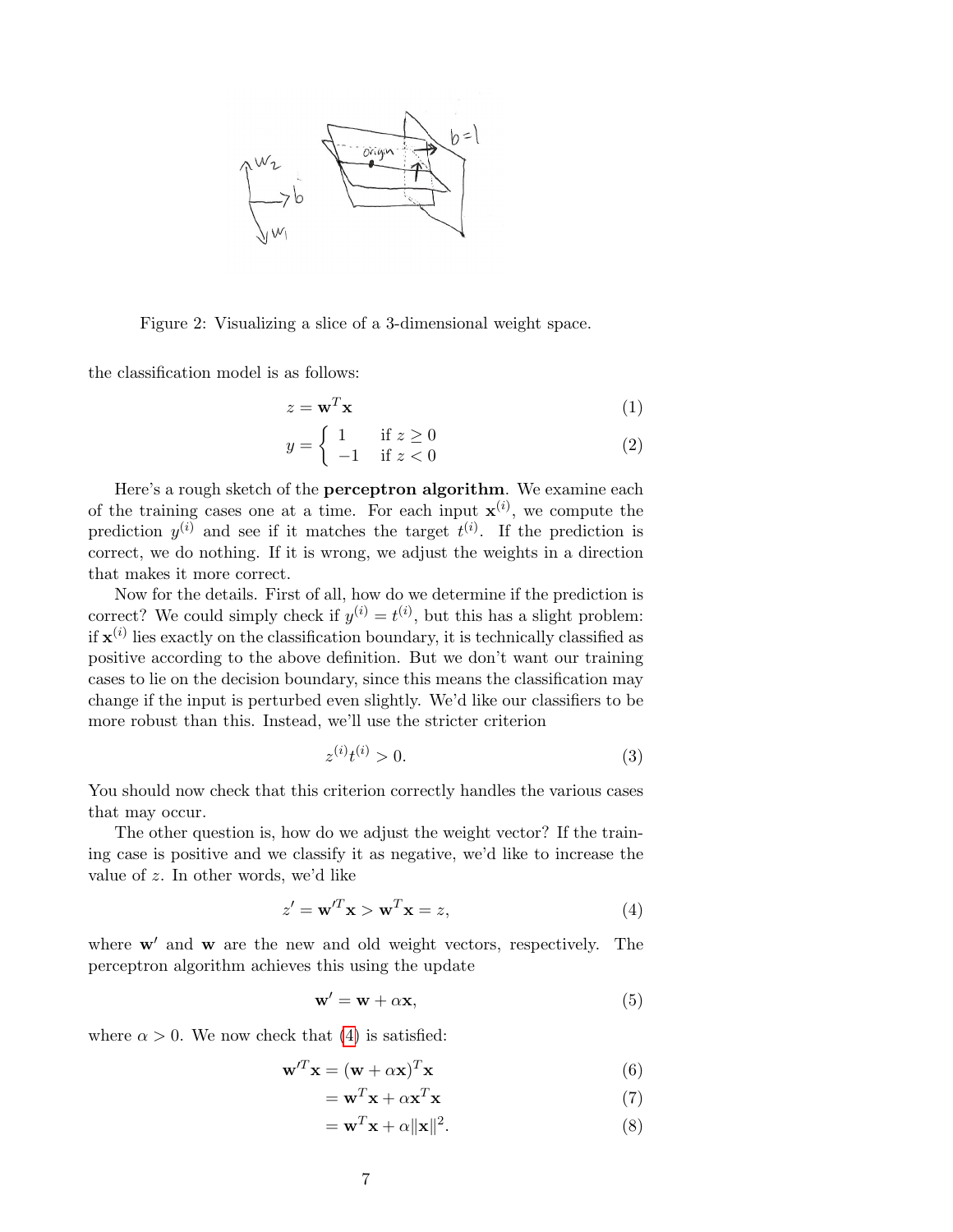Here,  $\|\mathbf{x}\|$  represents the Euclidean norm of **x**. Since the squared norm is always positive, we have  $z' > z$ .

Conversely, if it's a negative example which we mistakenly classified as positive, we want to decrease z, so we use a negative value of  $\alpha$ . Since it's possible to show that the absolute value of  $\alpha$  doesn't matter, we generally use  $\alpha = 1$  for positive cases and  $\alpha = -1$  for negative cases. We can denote this compactly with

$$
\mathbf{w} \leftarrow \mathbf{w} + t\mathbf{x}.\tag{9}
$$

This rule is known as the perceptron learning rule.

Now we write out the perceptron algorithm in full:

For each training case  $(\mathbf{x}^{(i)}, t^{(i)}),$ 

$$
z^{(i)} \leftarrow \mathbf{w}^T \mathbf{x}^{(i)}
$$
  
If  $z^{(i)} t^{(i)} \leq 0$ ,  
 $\mathbf{w} \leftarrow \mathbf{w} + t^{(i)} \mathbf{x}^{(i)}$ 

In thinking about this algorithm, remember that we're denoting the classes with  $-1$  and  $1$  (rather than 0 and 1, as we do in the rest of the course).

# 5 The limits of linear classifiers

Linear classifiers can represent a lot of things, but they can't represent everything. The classic example of what they can't represent is the XOR function. It should be pretty obvious from inspection that you can't draw a line separating the two classes. But how do we actually prove this?

#### 5.1 Convex sets

An important geometric concept which helps us out here is **convexity**. A set  $S$  is convex if the line segment connecting any two points in  $S$  must lie within  $S$ . It's not too hard to show that if  $S$  is convex, then any weighted average of points in  $S$  must also lie within  $S$ . A weighted average of points  $\mathbf{x}^{(1)}, \ldots, \mathbf{x}^{(N)}$  is a point given by the linear combination

$$
\mathbf{x}^{(avg)} = \lambda_1 \mathbf{x}^{(1)} + \cdots + \lambda_N \mathbf{x}^{(N)},
$$

where  $0 \leq \lambda_i \leq 1$  and  $\lambda_1 + \cdots + \lambda_N = 1$ . You can think of the weighted average as the center of mass, where the mass of each point is given by  $\lambda_i$ .

In the context of binary classification, there are two important sets that are always convex:

- 1. In data space, the positive and negative regions are both convex. Both regions are half-spaces, and it should be visually obvious that halfspaces are convex. This implies that if inputs  $\mathbf{x}^{(1)}, \ldots, \mathbf{x}^{(N)}$  are all in the positive region, then any weighted average must also be in the positive region. Similarly for the negative region.
- 2. In weight space, the feasible region is convex. The rough mathematical argument is as follows. Each good region (the set of weights which correctly classify one data point) is convex because it's a half-space. The feasible region is the intersection of all the good regions, so it must be convex because the intersection of convex sets is convex.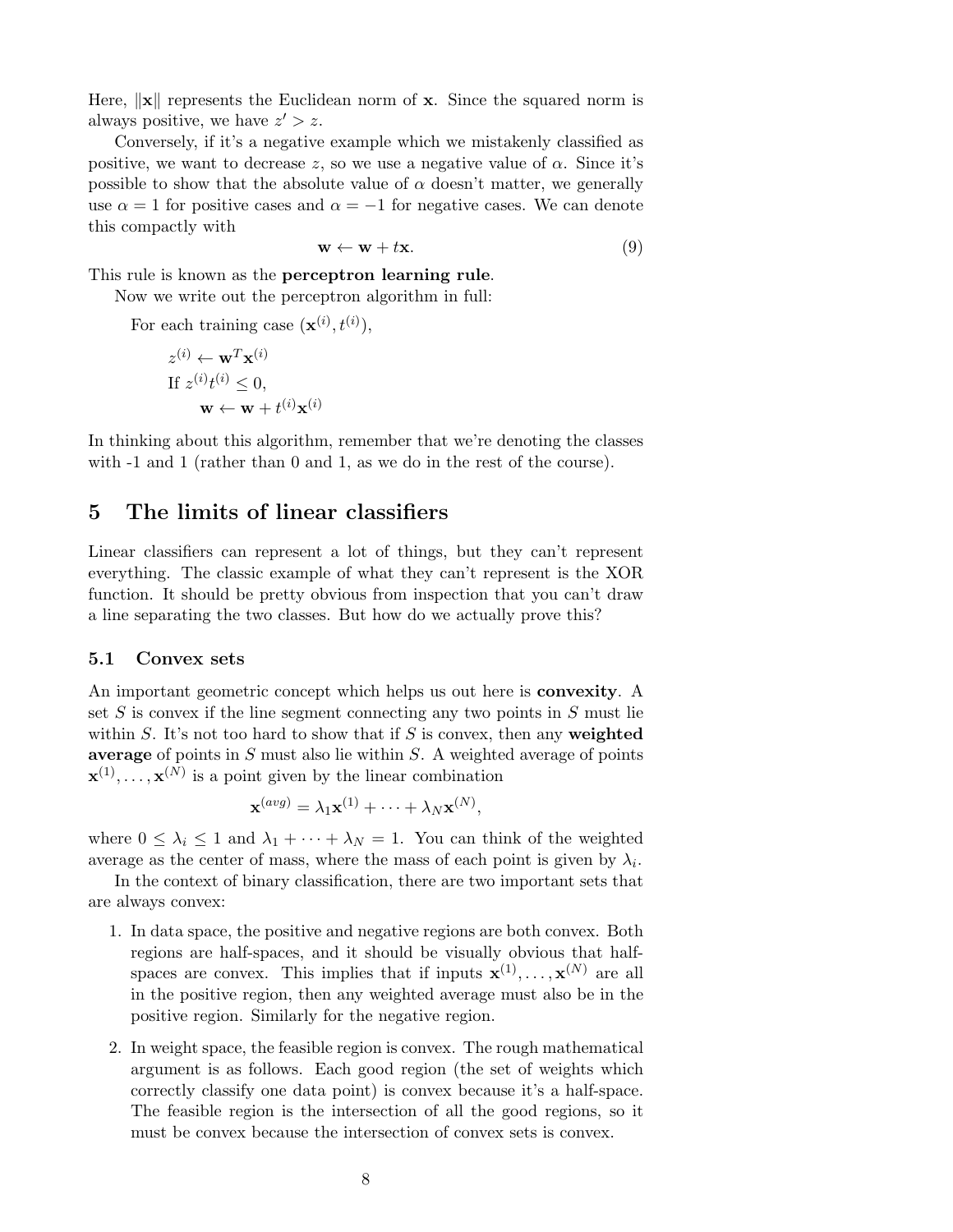$\mathbf{R}$  $\mathbb{X}$  $\mathcal{S}^{\text{max}}_{\text{max}}$  as a suppose we just use  $\mathcal{S}^{\text{max}}_{\text{max}}$ 

Figure 3: The XOR function is not linearly separable.

<span id="page-8-0"></span>

| <b>CONFIDENTIAL PROPERTY POINT DE LA CONFIDENCIA DE LA PARTIE DE LA PARTIE DE LA PARTIE DE LA PARTIE DE LA PARTIE DE LA PARTIE DE LA PARTIE DE LA PARTIE DE LA PARTIE DE LA PARTIE DE LA PARTIE DE LA PARTIE DE LA PARTIE DE LA </b> |  |
|--------------------------------------------------------------------------------------------------------------------------------------------------------------------------------------------------------------------------------------|--|
| <b>CONTINUES IN THE PARTIES OF A CONTINUES CONTINUES.</b> pattern B                                                                                                                                                                  |  |
| <b>CONSTRUCTION</b> pattern A <b>CONSTRUCTION</b> pattern B                                                                                                                                                                          |  |

 $\frac{1}{2}$  regard in the linear  $n_f$  positions can be p pattern B Figure 4: No linear hypothesis can separate these two patterns in all possible

#### <span id="page-8-1"></span>5.2 Showing that functions aren't linearly separable

Now let's see how convexity can be used to show functions aren't linearly separable.

Example 3. Let's return to the XOR example. Since the positive region is convex, if we draw the line segment connecting the two positive examples  $(0, 1)$  and  $(1, 0)$ , this entire line segment must be classified as positive. Similarly, if we draw the line segment connecting the two negative examples  $(0,0)$  and  $(1,1)$ , the entire line segment must be classified as negative. But these two line segments intersect at  $(0.5, 0.5)$ , which means this point must be classified as both positive and negative, which is impossible. (See Figure [3.](#page-8-0)) Therefore, XOR isn't linearly separable.

Example 4. Our last example was somewhat artificial. Let's now turn to a somewhat more troubling, and practically relevant, limitation of linear classifiers. Let's say we want to give a robot a vision system which can recognize objects in the world. Since the robot could be looking any given direction, it needs to be able to recognize objects regardless of their location in its visual field. I.e., it should be able to recognize a pattern in any possible translation.

As a simplification of this situation, let's say our inputs are 16-dimensional binary vectors and we want to distinguish two patterns,  $A$ , and  $B$  (shown in Figure [4\)](#page-8-1), which can be placed in any possible translation, with wrap-around. (I.e., if you shift the pattern right, then whatever falls off the right side reappears on the left.) Thus, there are 16 examples of A and 16 examples of B that our classifier needs to distinguish.

By convexity, if our classifier is to correctly classify all 16 instances of A, then it must also classify the average of all 16